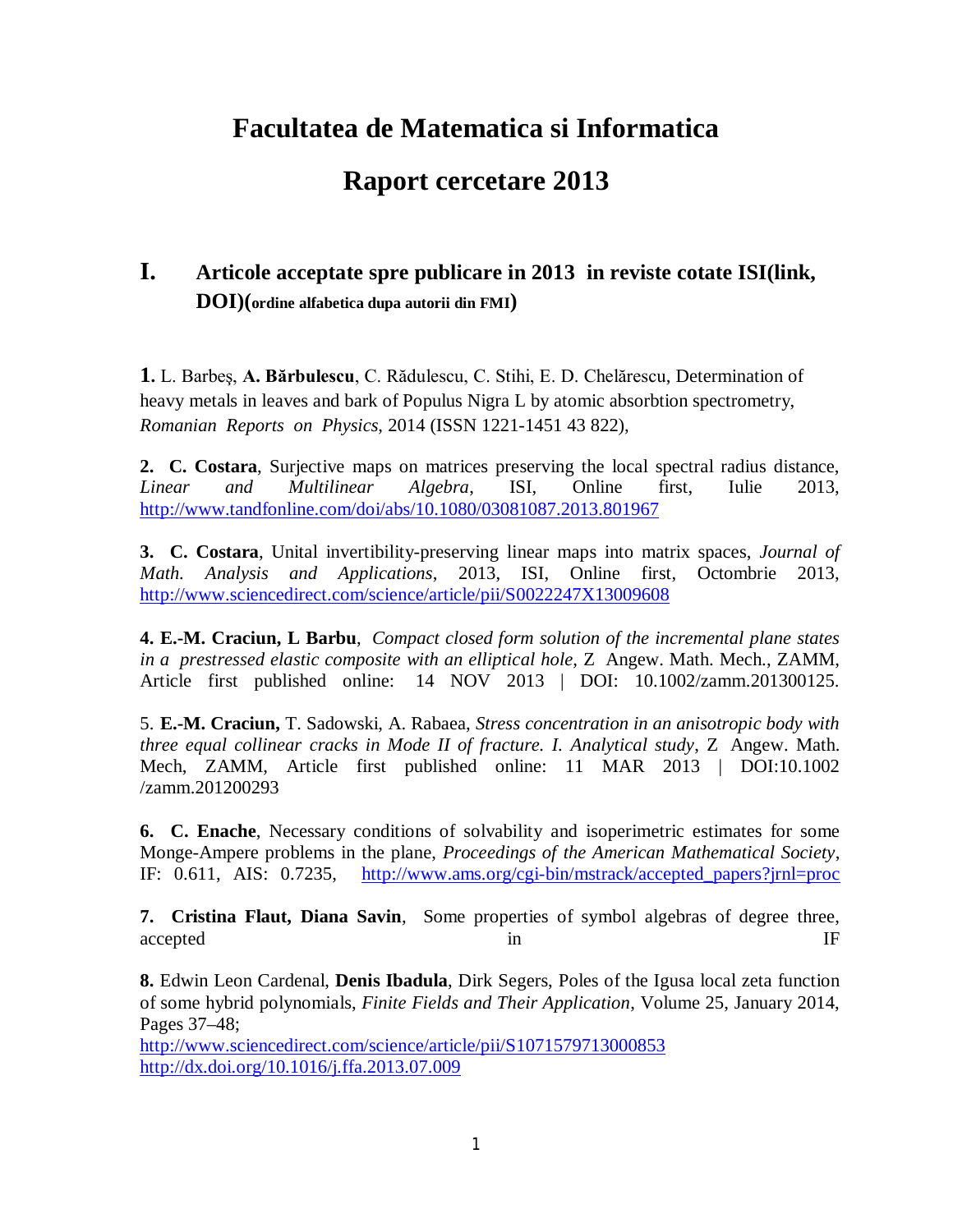**9. L. Lita, E. Pelican**, Customized Orthogonalization via Deflation Algorithm with Applications in Face Recognition, *Carpathian J. Of Mathematics*, 2014, ISI, "FI=0.852; articolul va va aparea in 2014.

**10.** Censor Y., **Pantelimon I**., **Popa C**. - Family Constraining of Iterative Algorithms, accepted for publication in *Numerical Algorithms*; ISSN 1017-1398; IF - 1.042; (see also arxiv.org/abs/1306.6145)

**11.** Jebelean P., **Popa C**. - Numerical solutions to singular -Laplacian with Dirichlet boundary conditions, published online in *Numerical Algorithms*; ISSN 1017-1398; IF - 1.042; http://www.springerlink.com/openurl.asp?genre=article&id=doi:10.1007/s11075-013-9792-x

- **12.** Jebelean P**., Popa C**., Serban C. Numerical extremal solutions for a mixed problem with singular Laplacian, *Nonlinear Differ. Equ. Appl*., iFirst: DOI 10.1007/s00030-013-0247-9; ISSN: 1021-9722 (Print) 1420-9004 (Online); IF - 0.671;
- **13. Eugen Zaharescu**, Color Image Indexing Using Mathematical Morphology, *Analele Stiintifice ale Universitatii Ovidius Constanta*, Seria Matematica, 2013, ISI, , http://amaa-2013.wikispaces.com/file/view/Poster-Zaharescu.pdf/416517330/Poster-Zaharescu.pdf
- **14. D. Savin**, Some central simple algebras which split, accepted in in *An. St. Univ. Ovidius Constanta*
- **II. Articole publicate in 2013 in reviste cotate ISI(link, DOI) )(ordine alfabetica dupa autorii din FMI)**
	- **1. L. Barbu**, On some estimates for a fluid surface in a short capillarytube, *APPLIED MATHEMATICS AND COMPUTATION*, 15, 219, 8192-8197, 2013, ISI
	- **2. L. Barbu, C. Enache**, A maximum principle for some fully nonlinear elliptic equations with applications to Weingarten hypersurfaces, *Complex Variables and Elliptic Equations*, 12, 58, 1725-1736, 2013, ISI, IF: 0,532, AIS: 0.7929, http://www.tandfonline.com/doi/full/10.1080/17476933.2012.712966#.Uonk3SfpzVE
	- **3. L. Barbu, C. Enache**, A maximum principle for some fully nonlinear elliptic equations with applications to minimum principle for a soap film problem in  $R^2$ , *Zeitschrift für angewandte Mathematik und Physik*, 64, 321-328, 2013, ISI, IF: 0951, AIS: 0.5361, http://link.springer.com/article/10.1007%2Fs00033-012-0240-x#page-1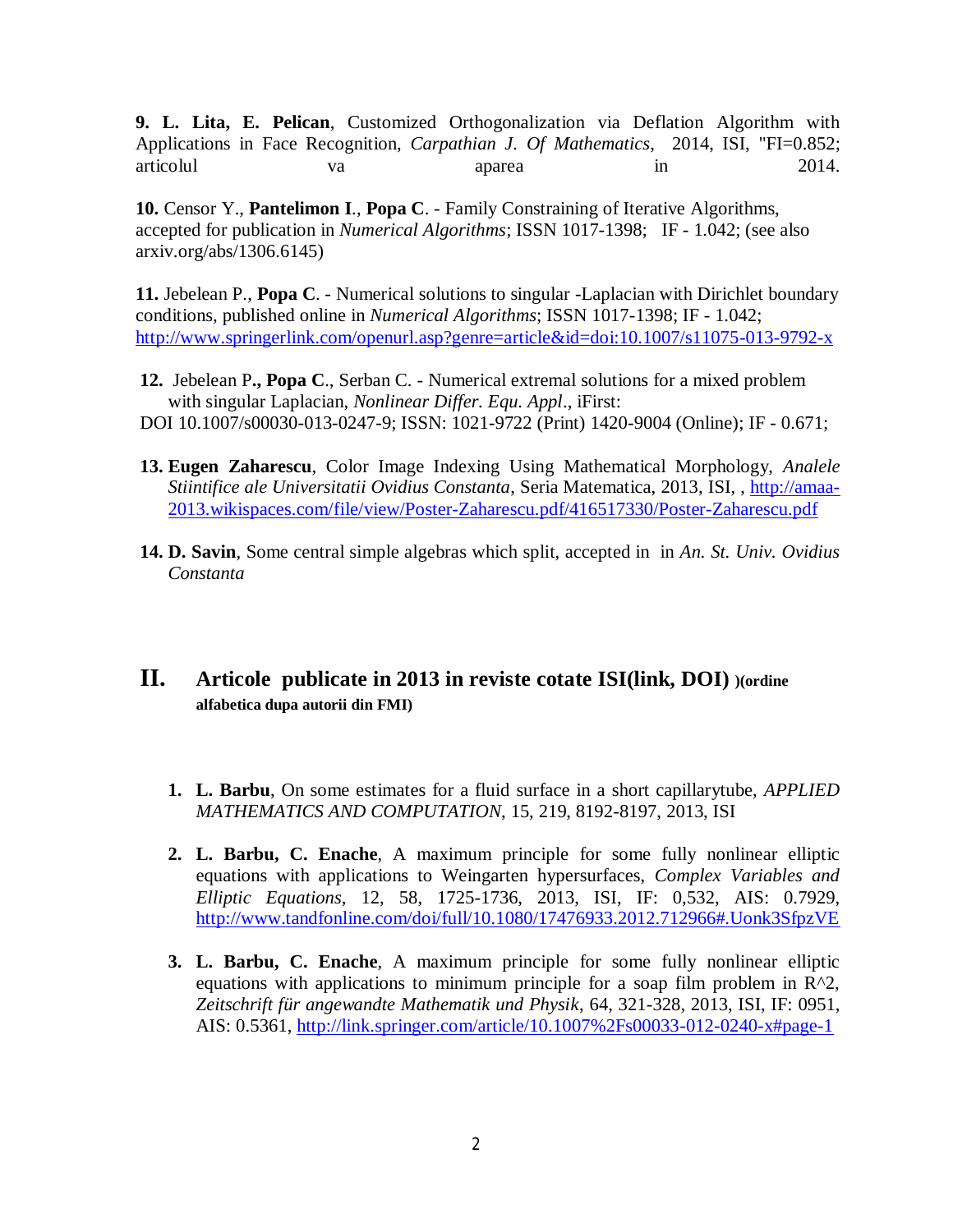- **4. Elena Bautu**, **Alina Barbulescu**, Forecasting meteorological time series using soft computing methods: an empirical study, *Appl. Math. Inf. Sci.*, 7, 4, 1297-1306, 2013, ISI, FI 0.731, http://www.naturalspublishing.com/Article.asp?ArtcID=3132
- **5. A. Barbulescu**, L. Barbes, Mathematical models for inorganic pollutants in Constanta area, Romania, *Revista de chimie*, 64, 7, 747-753, 2013, ISI
- **6. A. Barbulescu**, L. Barbes, Assessment of surface water quality Techirghiol Lake using statistical analysis, *Revista de chimie*, 64, 8, 868 - 874, 2013, ISI.
- **7.** J. Deguenon, **A. Barbulescu**, Attachment observability of a rotating body-beam, *Analele Stiintifice ale Universitatii Ovidius Constanta*, Seria Matematica, 21(3)2013, 81-93.
- **8. C. Costara**, T. Ransford, Which de Branges-Rovnyak spaces are Dirichlet spaces (and vice versa)?, *Journal of Functional Analysis*, 12, 265, 3204-3218, 2013, ISI, http://www.sciencedirect.com/science/article/pii/S0022123613003273
- **9. C. Enache**, G.A. Philippin, Some inequalities involving eigenvalues of the Neumann Laplacian, *Mathematical Methods in the Applied Sciences*, #, 36, 2145-2153, 2013, ISI, IF: 0,743, AIS: 0.5537,

http://onlinelibrary.wiley.com/doi/10.1002/mma.2743/abstract

- **10. V. Ene**, A, A. Qureshi, A. Rauf, . Regularity of join-meet ideals of distributive lattices, *The Electronic Journal of Combinatorics*, 20, 3, P20, 2013, ISI, SRI 1.040, http://www.combinatorics.org/ojs/index.php/eljc/article/view/v20i3p20
- **11. V. Ene**, T. Hibi, The join-meet ideal of a finite lattice, *Journal of Commutative Algebra*, 5, 2, 209-230, 2013, ISI, IF: 0.540,

http://projecteuclid.org/DPubS?service=UI&version=1.0&verb=Display&page=toc&han dle=euclid.jca/1376328025

**12. V. Ene**, A. A. Qureshi, Ideals generated by diagonal 2-minors, *Communications in Algebra*, 41, 8, 3058-3066, 2013, ISI, SRI 0.555,

http://www.tandfonline.com/doi/full/10.1080/00927872.2012.672603

**13. V. Ene**, R. Okazaki, On the radical of multigraded modules, *Journal of Algebra*, 388, #, 10/21/2013, 2013, ISI, SRI 1.082,

http://www.sciencedirect.com/science/article/pii/S0021869313002627

**14. V. Ene**, J. Herzog, T. Hibi, F. Mohammadi, Determinantal facet ideals, *Michigan Mathematical Journal*, 62, 39-57, 2013, ISI, SRI 1.512, http://projecteuclid.org/DPubS?service=UI&version=1.0&verb=Display&handle=euclid. mmj/1363958240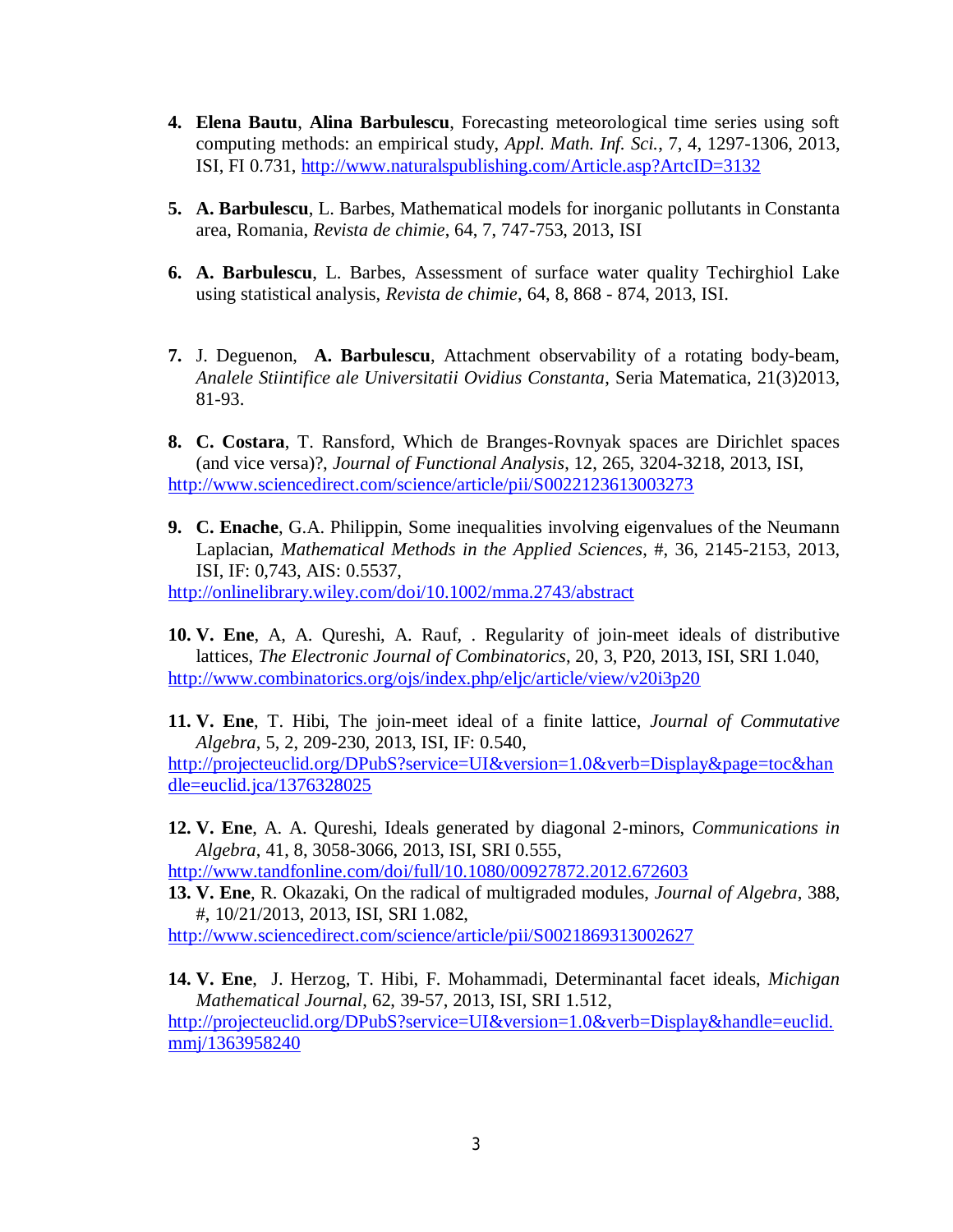- **15. Cristina Flaut** and Vitalii Shpakivskyi, On Generalized Fibonacci Quaternions and Fibonacci-Narayana Quaternions, *Adv. Appl. Clifford Algebras*, 23, 3, 673-688, 2013, ISI, DOI: 10.1007/s00006-013-0388-2, http://link.springer.com/article/10.1007/s00006-013-0388-2
- **16. Cristina Flaut** and Vitalii Shpakivskyi, Real matrix representations for the complex quaternions, *Adv. Appl. Clifford Algebras*, 23, 3, 657-671, 2013, ISI, DOI: 10.1007/s00006-013-0387-3,

http://link.springer.com/article/10.1007/s00006-013-0387-3

**17. Cristina Flaut** and Vitalii Shpakivskyi, Some identities in algebras obtained by the Cayley-Dickson process, *Adv. Appl. Clifford Algebras*, 23, 1, 63-76, 2013, ISI, DOI: 10.1007/s00006-012-0344-6, http://link.springer.com/article/10.1007/s00006-012-0344-6

**18. Cristina Flaut**, Cyclic codes over some special rings, *Bull. Korean Math. Soc.*, 50, 5, 1513-1521, 2013, ISI, DOI: 10.4134/BKMS.2013.50.5.1513, http://pdf.medrang.co.kr/kms01/BKMS/50/BKMS-50-5-1513-1521.pdf

**19. Cristina Flaut**, Levels and sublevels of algebras obtained by the Cayley–Dickson process, *Ann. Mat. Pura Appl*, 192, 6, 01.02.2013, 2013, ISI, DOI:10.1007/s10231- 012-0260-3,

http://link.springer.com/article/10.1007%2Fs10231-012-0260-3

**20. Grecu L., Popa C.**, Constrained SART algorithm for invers problems in image reconstruction, *Inverse Problems and Imaging*, 1, 7, 199-216, 2013, ISI, FI=1.138, SRI=1.764,

http://aimsciences.org/journals/displayArticlesnew.jsp?paperID=8308

**21. E. Pelican, R. Vernic**, Maximum-likelihood estimation for the multivariate Sarmanov distribution: simulation study, *International J. of Computer Mathematics*, 90, -9, 1958 - 1970, 2013, ISI, FI=0.542, http://www.tandfonline.com/doi/abs/10.1080/00207160.2013.770148?journalCode=g com20#.UonlASdsuSo

**22. Pantelimon I., Popa C**. - Constraining by a family of strictly nonexpansive idempotent functions with applications in image reconstruction, *B I T Numer. Math*., 53 (2013), 527-544; ISSN 0006-3835; IF - 0.724

**23. Dumitru Popa**, *Mixing multilinear operators with or without a linear analogue*, Integral Equations and Operator theory, 75, No. 3, 323-339 (2013). IF 0, 713; SRI 0.567; http://link.springer.com/article/10.1007%2Fs00020-012-2030-4

**24. Dumitru Popa**, Gord Sinnamon, *Blei's inequality and coordinatewise multiple summing operators*, **Publicacions Matematiques**, 57, 455-475(2013). IF 0,848; SRI 0,976; DOI: 10.5565/PUBLMAT\_57213 09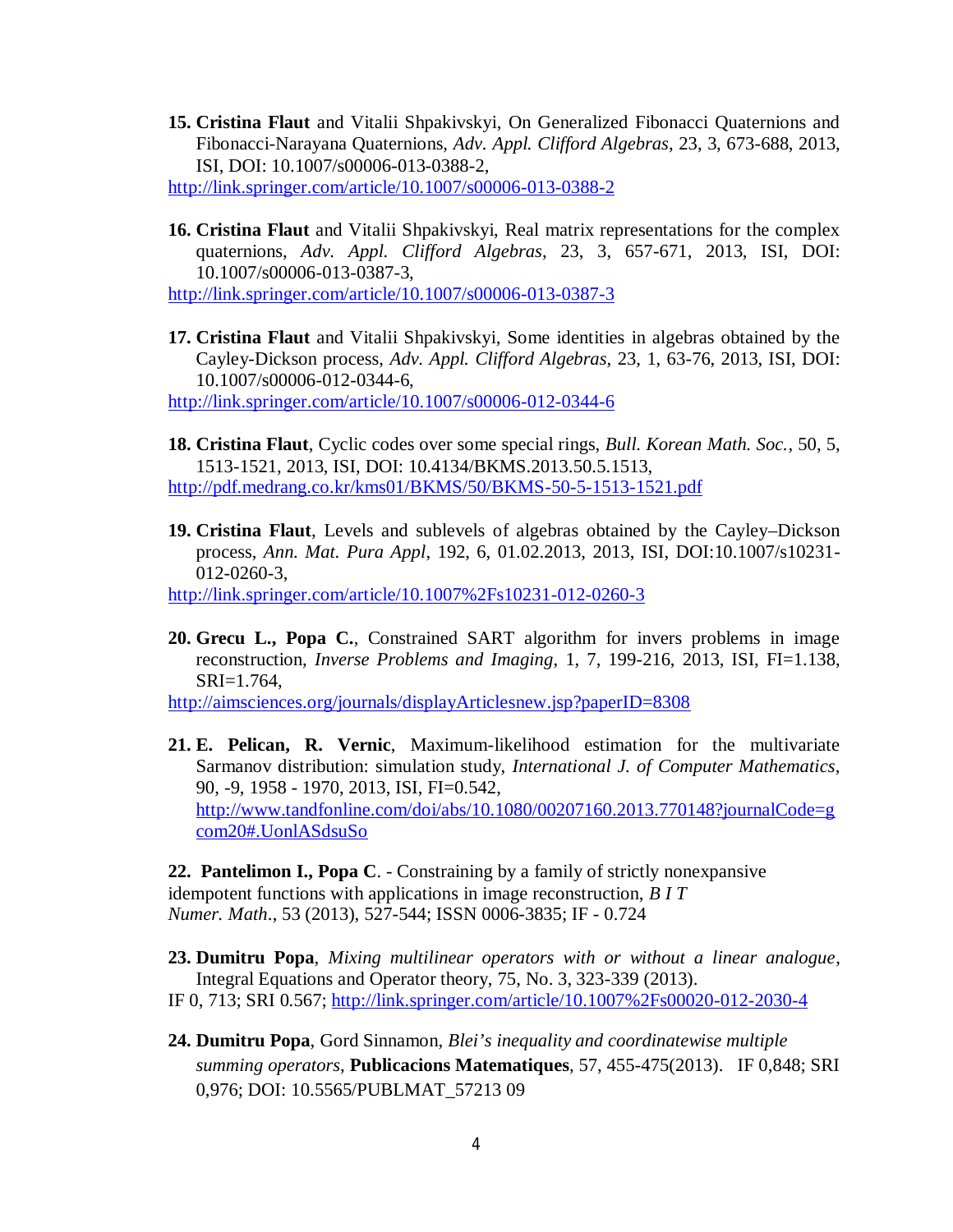- **25. Dumitru Popa,** *2-summing multiplication operators*, Studia Mathematica, 216, No. 1, 77-96 (2013). IF 0, 549; SRI 0, 683; http://journals.impan.gov.pl/sm/; doi:10.4064/sm216-1-6
- **26. Dumitru Popa**, *Direct and reverse inclusions for strongly multiple summing operators*, Proc. Indian Acad. Sci., Math. Sci. 123, No. 3, 415-426 (2013). IF 0,191; SRI. 0,222; http://link.springer.com/article/10.1007%2Fs12044-013-0136-5
- **27. Dumitru Popa**, *Cohen-Kwapień type theorems for multiple summing operators,*  Quaestiones Mathematicae, 36, No. 3, 399-410 (2013). IF 0,224; SRI 0, 198; http://www.tandfonline.com/doi/abs/10.2989/16073606.2013.779977
- **28.** Magdalena Banescu, **Dumitru Popa**, *New extensions of some classical theorems in number theory*, **Journal of Number Theory**, 133, No. 2, 3771-3795(2013). IF 0,466; SRI 0, 582; http://www.sciencedirect.com/science/article/pii/S0022314X13001637
- **29.** Ciobanu G., **Sburlan D.**, Scenario Based P Systems, *International Journal of Unconventional Computing*, 9, 05.06.2013, 351-366, 2013, ISI, FI: 0.431, http://www.oldcitypublishing.com/IJUC/IJUCabstracts/IJUC9.5-6abstracts/IJUCv9n5- 6p351-366Ciobanu.html
- **30.** Teodorescu, S., **Vernic, R.**, On composite Pareto models, *Mathematical Reports*, 15 (65), 1, 11/30/2013, 2013, ISI, http://www.csm.ro/reviste/Mathematical\_Reports/Pdfs/2013/1/2\_Teodorescu.pdf
- **31.** Zbaganu, Gh., **Vernic, R.**, On the fatal shock model, *Mathematical Reports*, 15 (65), 2, 133-144, 2013, ISI, http://www.csm.ro/reviste/Mathematical\_Reports/Pdfs/2013/2/4\_Zbaganu.pdf

#### **III. Articole acceptate spre publicare in 2013 in reviste BDI)(ordine alfabetica dupa autorii din FMI)**

**1. C. Flaut,** About some properties of algebras obtained by the Cayley-Dickson process, accepted in the special issue of the *Palestine Journal of Mathematics* for The Proceedings of International Conference of Algebra in Honour of Patrick Smith and John Clark's 70th Birthdays, Balikesir, Turkey, 12-15 August 2013, http://ica.balikesir.edu.tr/index.php/proceedings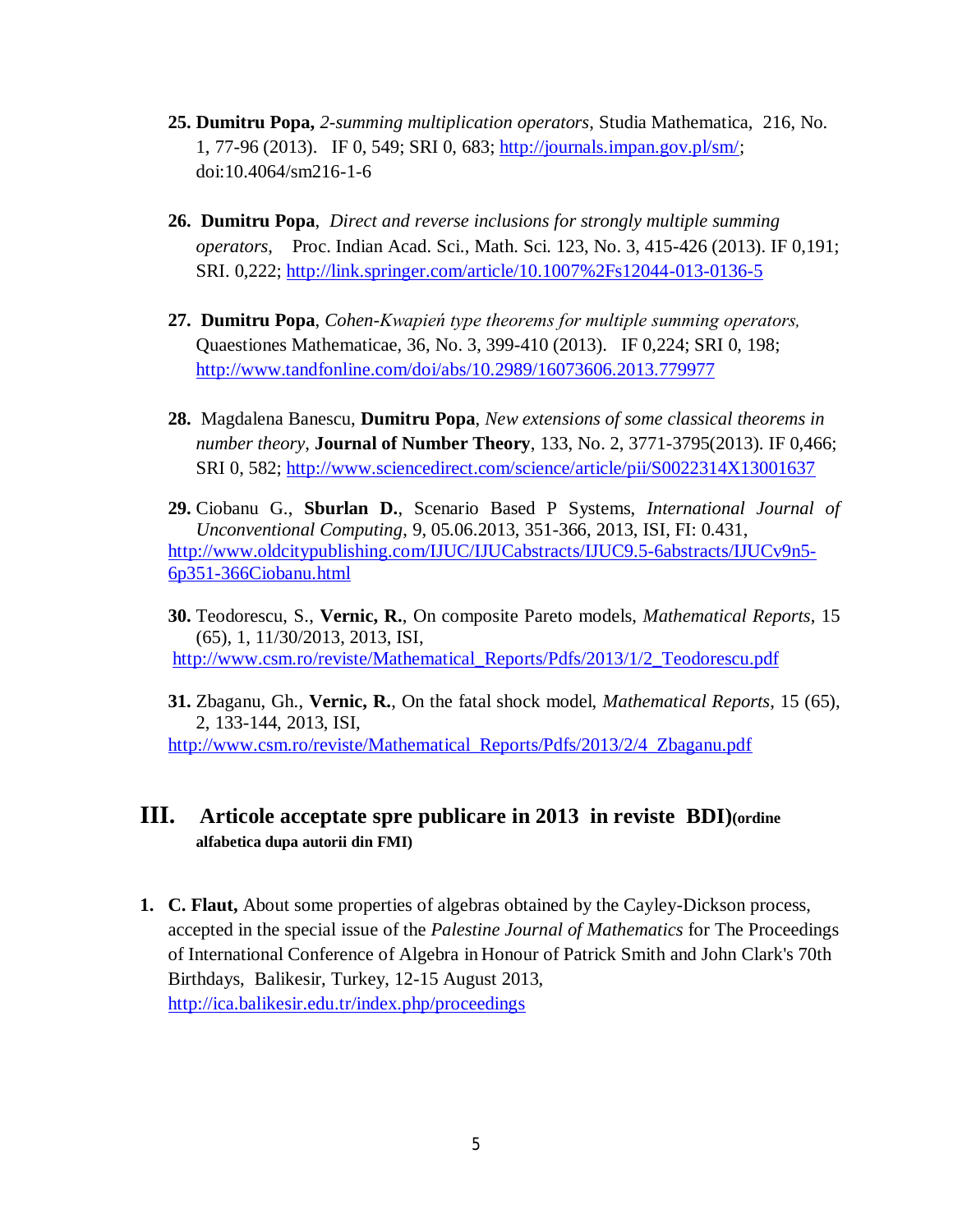#### **IV. Articole publicate in 2013 in reviste BDI(link)(ordine alfabetica dupa autorii din FMI);**

- **1. C. Flaut, D. Savin, G. Iorgulescu**, Some properties of Fibonacci and Lucas symbol elements, *Journal of Mathematical Sciences: Advances and Applications*, #, vol. 20 (2013), 37-43, 2013, Zentralblat, Mathscinet, http://scientificadvancespublishers.com/tables\_contents\_journal\_mathematical\_sciences advances\_applications.html
- **2. L. Lita, E. Pelican**, Systematic and comparative experiments with some algorithms for pattern recognition, Topics in mathematical modelling of life science problems - Proceeding of the 9th Workshop on Mathematical Modeling for Environments and Life Science Problems, #, #, 27-42, 2013, #, , #
- **3. C. Mancas**, A. Dicu, Architecture, Design, Development, and Usage of ODBDetective 1.0, *Information Technology & Software Engineering*, 2013, 03:01:00, 1/13/2013, 2013, CrossRef, Google Scholar, Gale, Ulrichs, ProQuest, etc., , http://www.omicsgroup.org/journals/architecture-design-development-and-usage-ofodbdetective-2165-7866.1000119.pdf
- **4. C. Mancas**, Should Reverse Engineering Remain a Computer Science Cinderella?, *Information Technology & Software Engineering*, 2013, 01:01:00, 01.03.2013, 2013, CrossRef, Google Scholar, Gale, Ulrichs, ProQuest, etc., http://www.omicsgroup.org/journals/should-reverse-engineering-remain-a-computerscience-cinderella-2165-7866.S5-e001.pdf
- **5. C. Mancas**, A. Dicu, ODBDetective: a metadata min¬ing tool for detecting violations of some Oracle da¬tabase design, implementation, querying, and manipulating best practice rules., *Seminar Series in Mathematics and Computer Science*, Ovidius University, Constanta, 2013, s14, 26-43, 2013, #, http://math.univ-ovidius.ro/SSMCS/scanate/s14.pdf
- **6.** Felix G. Hamza-Lup, **Dorin M. Popovici, Crenguta M. Bogdan**, "Haptic Feedback systems in Medical Education", JADLET Journal of Advanced Distributed Learning Technology, vol. 1, nr. 2, 2013, pag. 7-16
- **7.** G. Ciobanu, **D. Sburlan**, Causal Sequences and Indexed Multisets, 303-308, Proc. of 14th Int. Conf. on Membrane Computing, Ed. Inst. of Mathematics and Computer Science, Acad. of Sciences of Moldova, 2013 (ISBN 978-9975-4237-2-4). http://www.math.md/cmc14/CMC14\_Proceedings.pdf
- **8.** Asimit. A., **Vernic. R.**, Zitikis, R., Evaluating risk measures and capital allocations based on multi-losses driven by a heavy-tailed background risk: The multivariate Pareto-II model, *Risks*, 1, 1, 14-33, 2013, DOAJ, ECONIS (ZBW), EconPapers, IDEAS, RePEc, , http://www.mdpi.com/2227-9091/1/1/14
- **V. Articole acceptate spre publicare in 2013 in Proceedings-ul unor conferinte cotate ISI(link) )(ordine alfabetica dupa autorii din FMI);;**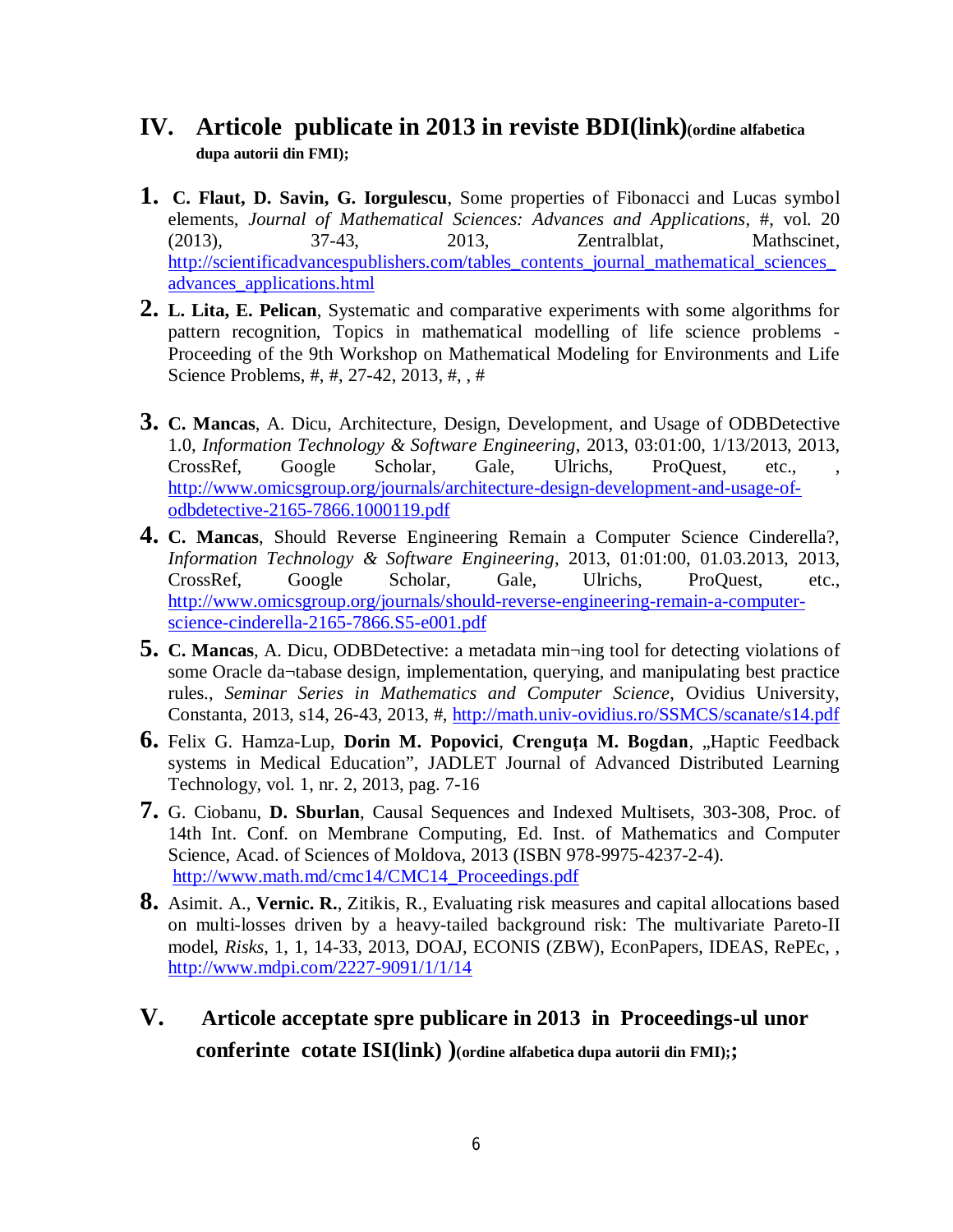**1. Denis Ibadula**, Anca Daniela Macinic, Some Remarks on the Realizability Spaces of (3, 4)-nets, acceptat spre publicare, Experimental and Theoretical Methods in Algebra, Geometry and Topology – Proceedings of the International conference ETMAGT, Eforie Nord, Romania, June 26-30, 2013, Springer-Verlag, New York, Series Proceedings in Mathematics& Statistics, New York, 2014;

### **VI. Articole publicate in 2013 in Proceedings-ul unor conferinte cotate ISI(link);**

- 1. Felix G. Hamza-Lup, Adrian Seitan, **Dorin M. Popovici**, **Crenguta M. Bogdan**, *Liver Pathology Simulation: Algorithm for Haptic Rendering and Force Maps for Palpation Assessment*, Proceedings of the 19th International Conference, Medicine Meets Virtual Reality (MMVR) 2013, Feb 20-23, San Diego, California, USA, IOS Press, J.D. Westwood et al. (Eds.), doi:10.3233/978-1- 61499-209-7-175, pag. 175-181, 2013.
- 2. **Dorin-Mircea Popovici**, Felix G. Hamza-Lup, **Crenguta M. Bogdan**, *Haptic Feedback Systems in Education*, 9th International Conference eLearning and software for Education - eLSE 2013, Bucuresti, 25-26 aprilie 2013, 10.12753/2066-026X-13-082
- 3. **Crenguta M. Bogdan**, Gabriela Ciobanu, *Ontology-based development of a students evaluation system*, 9th International Conference eLearning and software for Education - eLSE 2013, Bucuresti, 25-26 aprilie 2013, 10.12753/2066-026X-13-036

## **VII. Carti/capitole din carti publicate in edituri internationale;**

1. Cranganu, C., **Bautu, E.** and Breaban, M., *Intelligent Approaches in Upstream Oil and Gas Industry*, *in* C. Cranganu (ed.), Natural Gas and Petroleum: Production Strategies, Environmental Implications and Future Challenges, Nova Science Publishers, Inc. ISBN: 978-1-62808-535-8, p. 13 -70,

https://www.novapublishers.com/catalog/product\_info.php?products\_id=44211&osC sid=c4ebf37c86ad99d2543933dd6f4bcf80, (2013)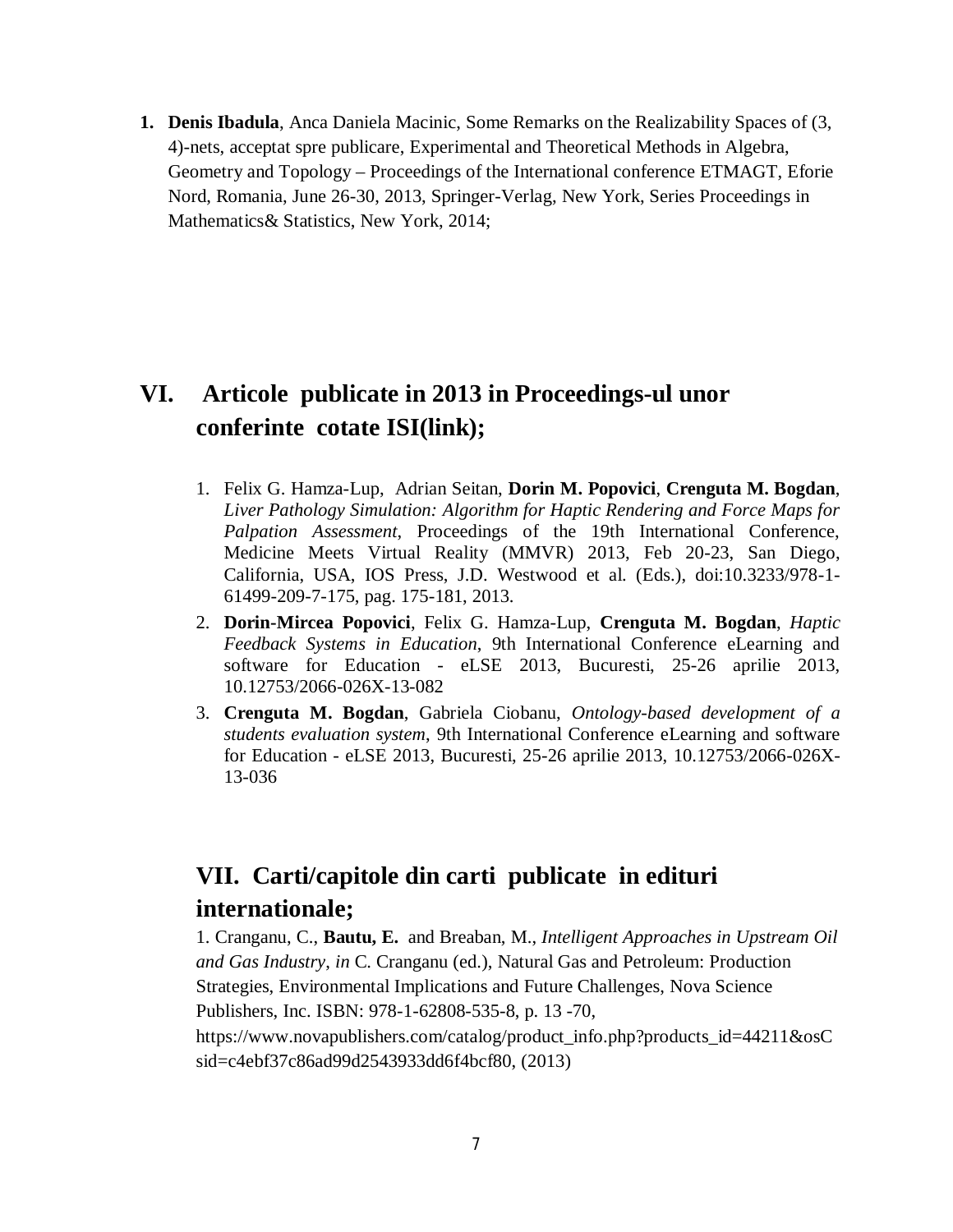### **VIII. Carti publicate in edituri nationale;**

**Denis Ibadula**, *Probleme actuale in studiul functiei zeta Igusa (Current Issues in the Study of Igusa Local Zeta Function)*, Editura Expert a Institutului INCE al Academiei Romane, Bucuresti , 2013;

## **IX. Granturi (de tip CNCS/UEFISCDI, ERC, etc)cu durata si valoarea lor(link);**

**1.Cosma(Barbu) Luminita**(Director), PN-II-RU-PRECISI-2013-7-1914, On some estimates for a fluid surface in a short capillary tube, APPL MATH COMPUT, http://uefiscdi.gov.ro/userfiles/file/PREMIERE\_ARTICOLE/ARTICOLE%202013/LISTA% 201%20ACTUALIZATA%20NOU%2018%20DECEMBRIE.pdf (Lista 1, pozitia 256, **Zona Rosie**, 4.000 lei).

**2. L. Barbu**(Director), **C. Enache**(Director), PN-II-RU-PRECISI-2013-7-2140, *A maximum principle for some fully nonlinear elliptic equations with applications to minimum principle for a soap film problem in R^2*, Zeitschrift für angewandte Mathematik und Physik

http://uefiscdi.gov.ro/userfiles/file/PREMIERE\_ARTICOLE/ARTICOLE%202013/LISTA% 201%20ACTUALIZATA%20NOU%2018%20DECEMBRIE.pdf (Lista 1, pozitia 479, **Zona Galbena**, 2.000 lei).

**3. Constantin Costara** (Director), Teorie spectrala pentru operatori liniari si analiza complexa, cod PN-II-RU-TE-2012-3-0042, Proiecte de cercetare pentru stimularea constituirii de tinere echipe de cercetare independente - competitia 2012

Director proiect: Constantin Costara Durata proiect: 1 mai 2013-30 noiembrie 2015 Sume prognozate: 2013: 100050 Ron 2014: 205850 Ron 2015: 200100 Ron.

**4. C. Costara**(Director), PN-II-RU-PRECISI-2013-7-1784, On the automorphisms of the spectral unit ball, P AM MATH SOC http://uefiscdi.gov.ro/userfiles/file/PREMIERE\_ARTICOLE/ARTICOLE%202013/Lista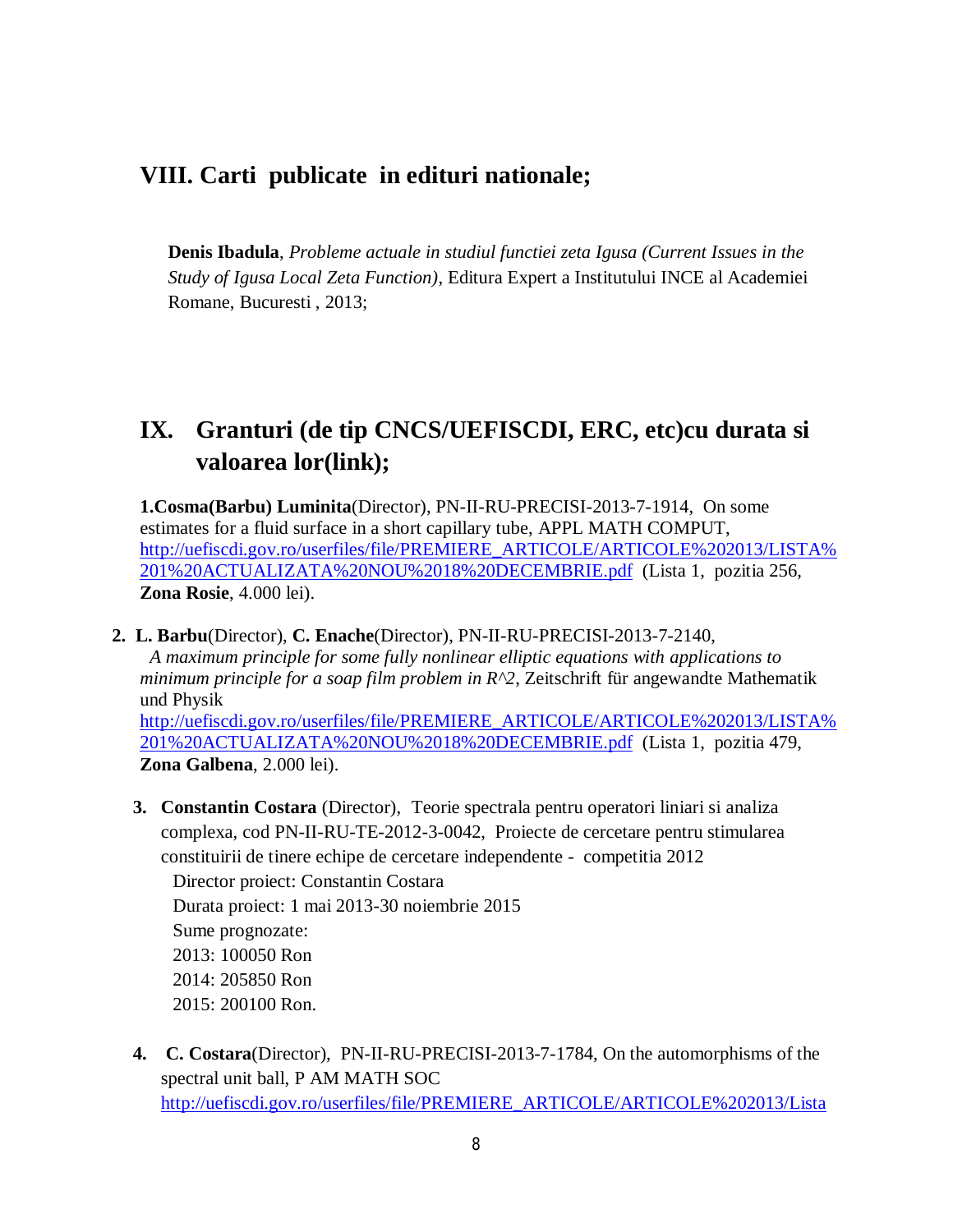%201%20rezultate%20-%20Copy%20cu%20celule%20mergiactualizata.pdf (Lista 1, Poz 126, **Zona Galbena**-2.000 lei).

- **5. C. Enache**(Director), G.A. Philippin PN-II-RU-PRECISI-2013-7-4159, *Some inequalities involving eigenvalues of the Neumann Laplacian,* MATH METHOD APPL SCI, http://uefiscdi.gov.ro/userfiles/file/PREMIERE\_ARTICOLE/ARTICOLE%202013/LIST A%204%20REFACUTA%20REZULTATE.pdf (Lista 4, pozitia 2494, **Zona Galbena**-2.000 lei).
- **6. Viviana Ene**(Director), J. Herzog, T. Hibi, F. Mohammadi, PN-II-RU-PRECISI-2013-7- 2090, *Determinantal Facet Ideals*, MICH MATH J, http://uefiscdi.gov.ro/userfiles/file/PREMIERE\_ARTICOLE/ARTICOLE%202013/Lista %201%20rezultate%20-%20Copy%20cu%20celule%20mergiactualizata.pdf (Lista 1 , pozitia 429, **Zona Rosie**, 4.000 lei).
- **7. Viviana Ene**(Director), R. Okazaki, PN-II-RU-PRECISI-2013-7-2113, *On the radical of multigraded modules,* J ALGEBRA, http://uefiscdi.gov.ro/userfiles/file/PREMIERE\_ARTICOLE/ARTICOLE%202013/Lista %201%20rezultate%20-%20Copy%20cu%20celule%20mergiactualizata.pdf (Lista 1 , pozitia 452, **Zona Galbena**, 2.000 lei).
- **8. Viviana Ene**(Director), A, A. Qureshi, A. Rauf, PN-II-RU-PRECISI-2013-7-2132, *Regularity of join-meet ideals of distributive lattices*, ELECTRON J COMB http://uefiscdi.gov.ro/userfiles/file/PREMIERE\_ARTICOLE/ARTICOLE%202013/Lista %201%20rezultate%20-%20Copy%20cu%20celule%20mergiactualizata.pdf (Lista 1 , pozitia 471, **Zona Galbena**, 2.000 lei).
- **9. Cristina Flaut**(Director), A new approach in theoretical and applied methods in algebra and analysis, II-ID-WE-2012-4-169, 4-6 Aprile 2013, 16.500 lei.

,

- **10. CristinaFlaut**(Director), PN-II-RU-PRECISI-2013-7-4123, *Levels and sublevels of algebras obtained by the Cayley–Dickson process*, ANN MAT PUR APPL, http://uefiscdi.gov.ro/userfiles/file/PREMIERE\_ARTICOLE/ARTICOLE%202013/LIS TA%204%20REFACUTA%20REZULTATE.pdf (Lista 4 , pozitia 2458, **Zona Rosie**, 4.000 lei).
- **11. Denis Ibadula**, Grant of Foundation Compositio Mathematica for organization of mathematical conferences in 2013**;** 26-30 Iunie 2013, 5000 euros; http://www.compositio.nl/stichting2.html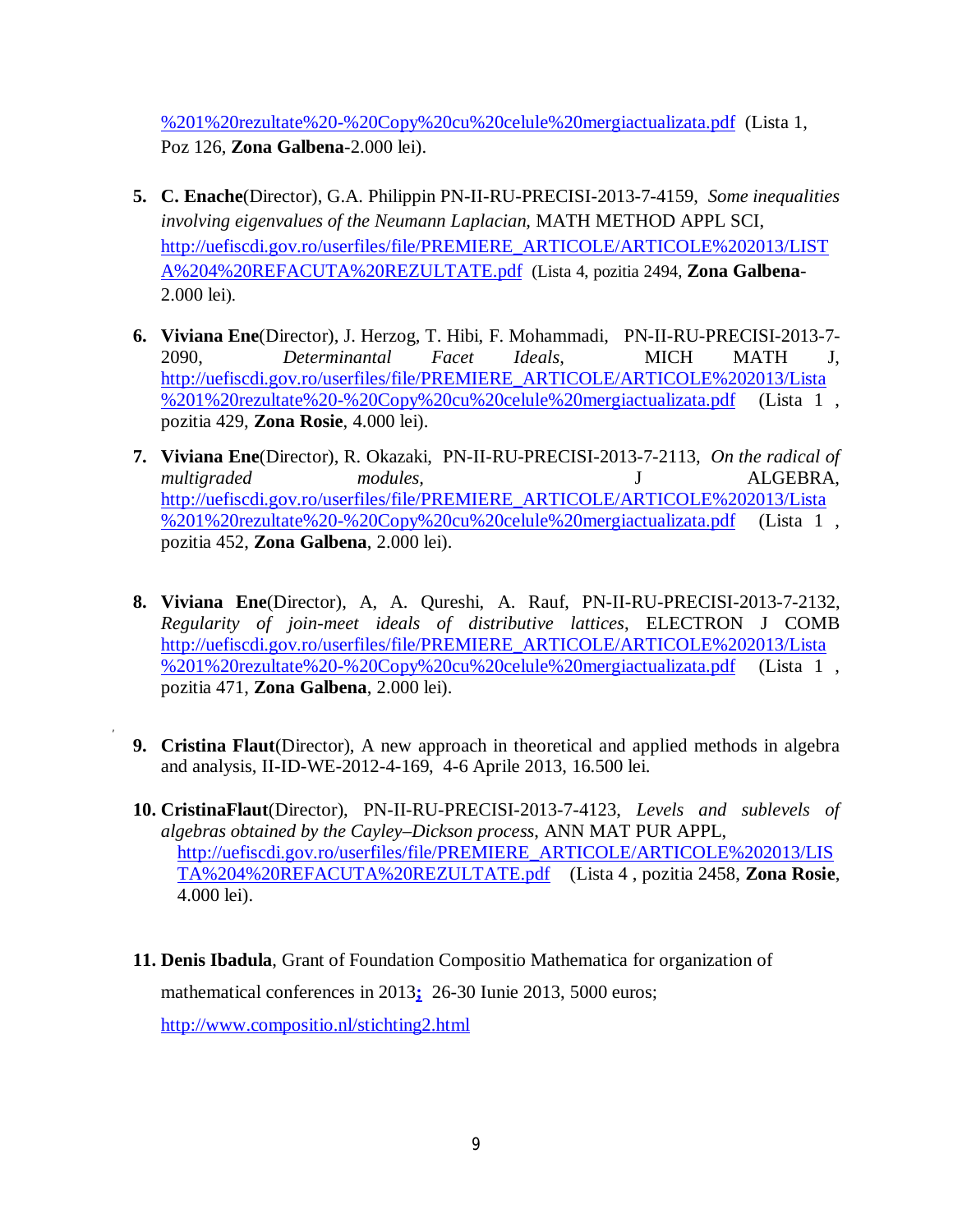- **12. Popa D.** (Director), Gord Sinnamon, PN-II-RU-PRECISI-2013-7-4144, *Blei´s inequality and coordinatewise multiple summing operators,* PUBL MAT http://uefiscdi.gov.ro/userfiles/file/PREMIERE\_ARTICOLE/ARTICOLE%202013/LIST A%204%20REFACUTA%20REZULTATE.pdf (Lista 4, pozitia 2481, **Zona Galbena**-2.000 lei)
- **13. Popa D.** (Director), PN-II-RU-PRECISI-2013-7-4148, *Mixing Multilinear Operators with or Without a Linear Analogue*, INTEGR EQUAT OPER TH , http://uefiscdi.gov.ro/userfiles/file/PREMIERE\_ARTICOLE/ARTICOLE%202013/LIST A%204%20REFACUTA%20REZULTATE.pdf (Lista 4, pozitia 2483, **Zona Galbena**-2.000 lei)
- **14. Popa D.** (Director), PN-II-RU-PRECISI-2013-7-4149, 2-summing multiplication operators, STUD MATH, http://uefiscdi.gov.ro/userfiles/file/PREMIERE\_ARTICOLE/ARTICOLE%202013/LIST A%204%20REFACUTA%20REZULTATE.pdf (Lista 4, pozitia 2484, **Zona Galbena**-2.000 lei)
- **15. Dorin-Mircea Popovici** (Director Executiv) HapticMed Interfete cu retur haptic in aplicatii medicale, ANCS POSCCE - O.2.1.2/2009, 1348140 lei, 2010-2013, http://hapticmed.cerva.ro/
- **16. Savin Diana** (Director), Workshop on Algebraic and Analytic Number Theory and Their Applications, CNCSIS-PN-II-ID-WE-2012-4-161, 20120 ron, 23-24 mai 2013

### **X. Granturi de mobilitati cu durata lor( de exp:31 martie 2013-3 Aprilie 2013);**

**1. M. Craciun***,* Universitatea Trento, Italia, Bursa de participare oferita de Programul Comisiei Europene IAAP EU Project INTERCER 2, coordonator Prof. D. Bigoni, la lucrarile congresului CERMODEL 2013, 9-14 Iulie 2013 cu lucrarea Interface Cracks in Pre-Stressed Ceramics and Fiber Reinforced Elastic Composites;

- **2. M. Craciun** , Antalya Turcia, Bursa de participare oferita de European Commisia, Join Research Centre, Institute for Energy and Transport, la 2nd International Workshop on Physics based modelling of material properties and experimental observations; Special focus: Fracture and Damage Mechanics, 14-17 Mai 2013 cu lucrarea Mathematical Analysis of Cracks Interaction in Pre-stressed Anisotropic Materials.
- **3. Denis Ibadula**, 25 august-2 septembrie 2013- Katholieke Universiteit Leuven, Belgia Grant de mobilitate Erasmus, Universitatea Ovidius Constanta;
	- **4. Denis Ibadula**, 20 Mai-5 iunie 2013- **Grant of Center of Mathematics of**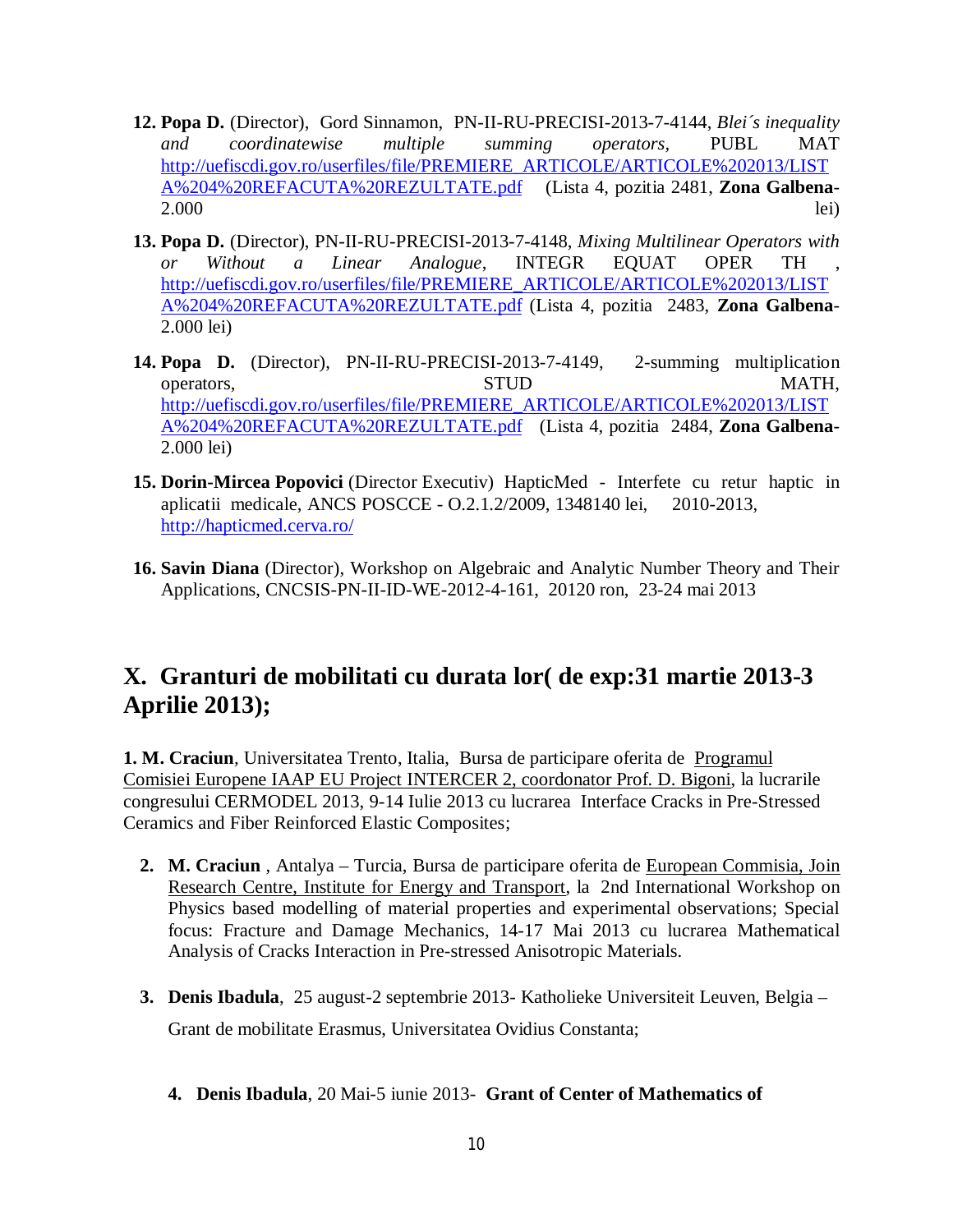**University of Notre Dame, USA**- International Mobility Grant of University of Notre Dame, USA, Thematic program on Motivic Invariants and Singularities at the Center of Mathematics at Notre Dame, 20 Mai-5 iunie 2013;

http://math.nd.edu/research/centers/motivic-invariants-program-2013/

**5. Diana Savin**, Workshop of Number Theory, Geometry and Cryptography, July 1-5, 2013, University of Warwick

## **XI. Premii pentru activiatea de cercetare(gen UEFISCDIpremierea rezultatelor cercetarii)(link**);(a se vedea Sectiunea IX)

- **1. Cosma(Barbu) Luminita**, PN-II-RU-PRECISI-2013-7-1914
- **2. L. Barbu**,**, C. Enache**, PN-II-RU-PRECISI-2013-7-2140
- **3. C. Costara**, PN-II-RU-PRECISI-2013-7-1784
- **4. C. Enache**, G.A. Philippin PN-II-RU-PRECISI-2013-7-4159
- **5. Viviana Ene**, J. Herzog, T. Hibi, F. Mohammadi, PN-II-RU-PRECISI-2013-7-2090;
- **6. Viviana Ene**, R. Okazaki, PN-II-RU-PRECISI-2013-7-2113
- **7. Viviana Ene**, A, A. Qureshi, A. Rauf, PN-II-RU-PRECISI-2013-7-2132
- **8. Cristina Flaut**, PN-II-RU-PRECISI-2013-7-4123
- **9. Popa D.**, PN-II-RU-PRECISI-2013-7-4144
- **10. Popa D.**, PN-II-RU-PRECISI-2013-7-4148
- **11. Popa D.**, PN-II-RU-PRECISI-2013-7-4149

### **XII. Alte premii, distinctii, medalii, etc.(link)**

**Cristina Flaut**, Diploma de Excelenta, acordata de Liceul Teoretic "Emil Botta", Adjud, Vrancea cu ocazia implinirii a 60 de ani de la infiintarea liceului. http://www.monitorulvn.ro/articole/galerie-foto--liceul-emil-botta-din-adjud-si-arasplatit-sus-inatorii\_2\_155026.html http://www.ziare.com/focsani/stiri-actualitate/liceul-teoretic-emil-botta-decorat-cuordinul-dimitrie-gusti-4310402

### **XIII. Conferinte organizate (link);**

1. Science Days 1-3 Aprilie, Constanta, Organizatori: **Eugen Zaharescu, Alexandru Bobe, Cristina Flaut**, Alina Nitu, **Elena Pelican, Mircea Popovici, Diana Savin**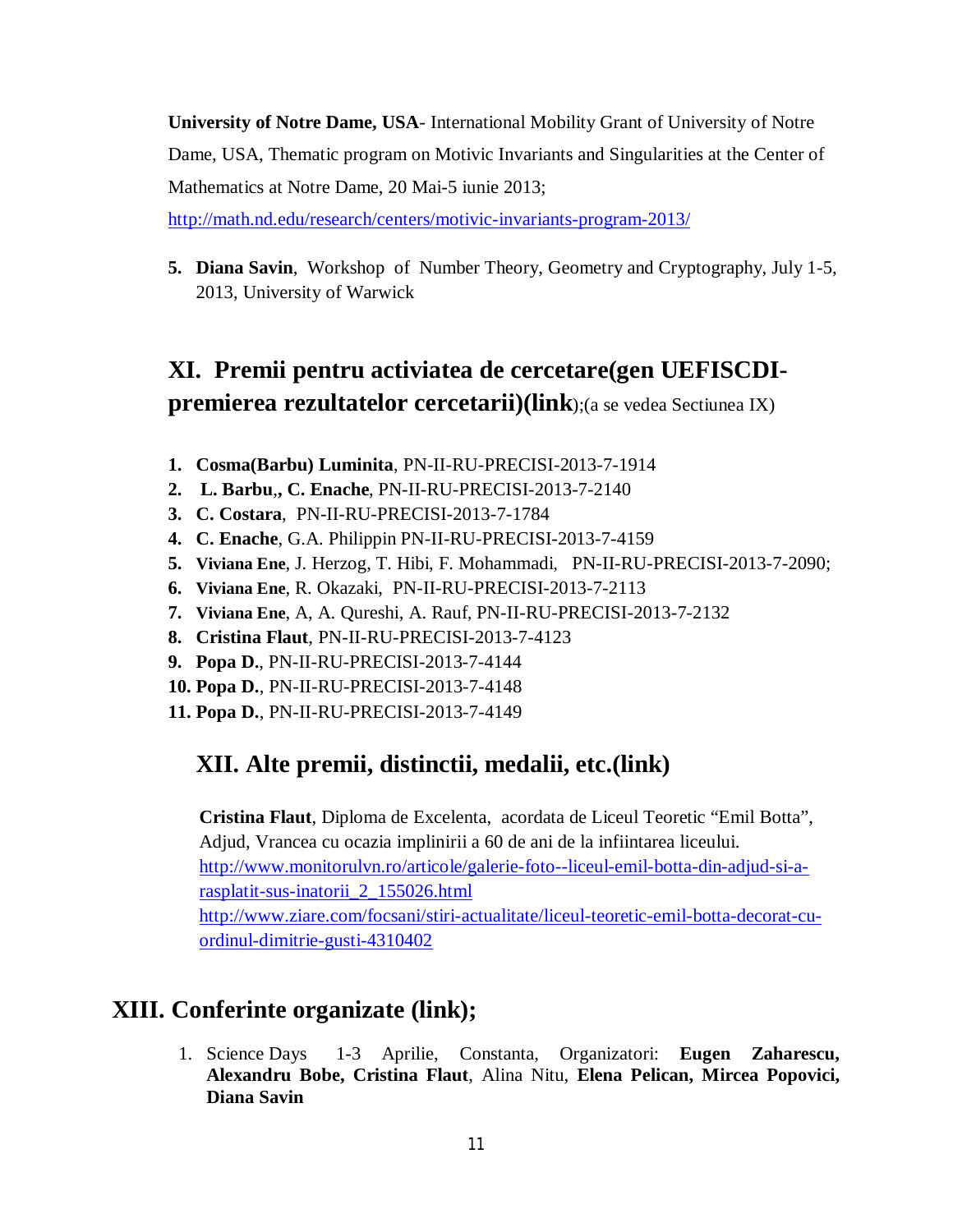http://sciencedays.wikispaces.com/home

- 2. Workshop for Young Researchers in Mathematics, Organizatori: **C. Costara, C. Enache, D. Ibadula**, 9-10 mai 2013, FMI Constanta http://math.univ-ovidius.ro/Workshop/2013/WYRM/
- 3. The 21st National School on Algebra, Algebraic Methods in Combinatorics, September 2-6, 2013, Bucharest, Romania, organizatori: **Viviana Ene,** Mihai Epure, Miruna Rosca, Dumitru Stamate, Marius Vladoiu, Andrei zarojanu. http://math.univ-ovidius.ro/sna/edition.aspx?cat=Index&itemID=7

4. Workshop on Algebraic and Analytic Number Theory and Their Applications, Organizatori: Magdalena Bănescu (Institute of Geodynamics of the Romanian Academy, Bucharest, Romania), Nicolae Ciprian Bonciocat ("Simion Stoilow" Institute of Mathematics of the Romanian Academy, Bucharest, Romania), Irina Cristea (University of Nova Gorica, Slovenia), **Cristina Flaut** (Ovidius University, Constanta, Romania), Jordi Guàrdia (University Politècnica de Catalunya, Barcelona, Spain), **Gabriel Iorgulescu** (Ovidius University, Constanta, Romania), Ali Mouhib ("Sidi Mohamed Ben Abdellah" University of Fes, Morocco), **Diana**  Savin (Universitatea "Ovidius" din Constanța), József Sándor (Babes - Bolyai University, Cluj, Romania), Doru Ştefănescu (Bucharest University, Faculty of Physics, Romania), 23-24 mai 2013, Universitatea Ovidius , workshop suportat CNCSIS prin grantul: UEFISCDI, PN-II-ID-WE-2012-4-161, (http://math.univovidius.ro/Workshop/2013/Number- Theory/)

5. A new approach in theoretical and applied methods in algebra and analysis, Organizatori: Serban Bărcănescu, Nicolae Ciprian Bonciocat, Irina Cristea, Sorin Dăscălescu, **Cristina Flaut**, Sergiy Plaksa, **Diana Savin**, Vitalii Shpakivskyi, Doru Ştefănescu, **Eugen Zaharescu**, 4-6 aprilie 2013, Universitatea Ovidius, Constanta, PN-II-ID-WE-2012-4-169, Constanta 4-6 Aprile 2013, http://math.univ-ovidius.ro/default.aspx?cat=Evenimente

http://amaa-2013.wikispaces.com/home

6. creatiVE Summer School, Organizatori: **Mircea Popovici**, 25.08-08.09.2013, http://creative.cerva.ro/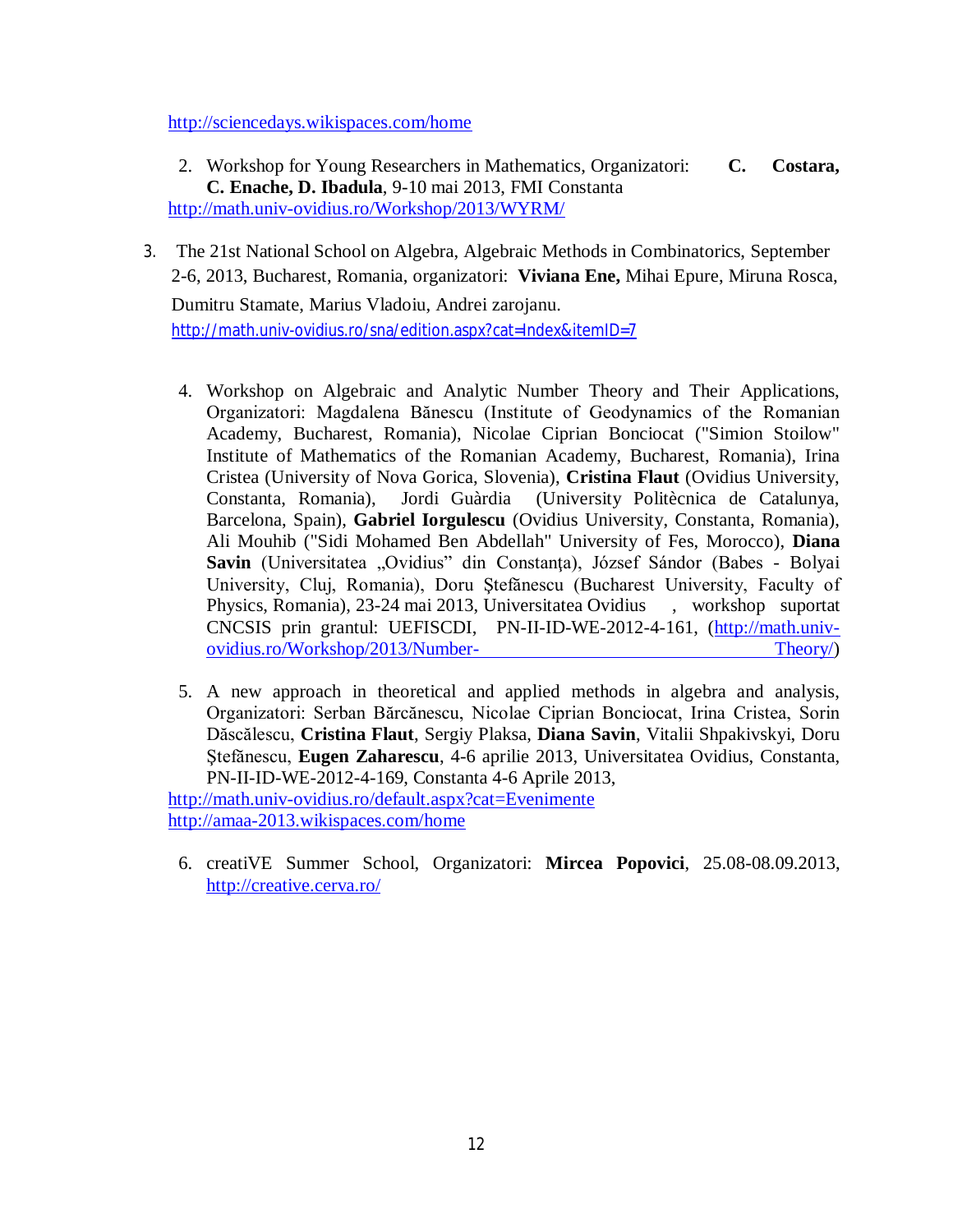## **XIV. Participari la conferinte(altele decat cele organizate)(link)**

1. **C. Costara**, participare la Joint International Meeting of the AMS and the Romanian Mathematical Society, Univ. 1 Decembrie 1918 Alba Iulia, 27-30 iunie 2013.

 **Titlul prezentarii:** De Branges--Rovnyak spaces and Dirichlet spaces

http://imar.ro/ams-ro2013/meeting\_program.pdf

2. **C. Costara**, participare la Seminarul de teoria operatorilor, IMAR, Bucuresti, Octombrie 2013

**Titlul prezentarii:** Probleme de conservare de tip spectral

http://www.imar.ro/organization/activities/seminars/pags/448/ap.php

- 3. **C. Enache**, participare la Joint International Meeting of the AMS and the Romanian Mathematical Society, Univ. 1 Decembrie 1918 Alba Iulia, 27-30 iunie 2013.
- 4. **Viviana Ene**, participare la Conferinta aniversara "Faculty of Sciences 150 years", 29 august - 1 septembrie 2013. Bucuresti, Facultatea de Matematica si Informatica, Universitatea Bucuresti http://fmi.unibuc.ro/FMI-150/files/program-algebra.pdf
- 5. **Viviana Ene** , participare la Joint International Meeting of the American Mathematical Society and the Romanian Mathematical Society, June 27-30, 2013, Alba Iulia, Romania http://imar.ro/ams-ro2013/talks.html
- 6. **Denis Ibadula**, participare la 25 August 2 September 2013, Leuven, Belgium, Katholieke University of Leuven, Belgium, Research Stay in the frame of Training Erasmus Mobilities.
- 7. **Denis Ibadula**, participare la 20 May-5 June 2013, Notre Dame, USA, Thematic program on Motivic Invariants and Singularities at the Center of Mathematics at Notre Dame, **Center of mathematics at University of Notre Dame,** USA; http://math.nd.edu/research/centers/motivic-invariants-program-2013/
- 8. **Denis Ibadula**, participare la 23-24 January 2013, Bucharest, Romania, Symposium "Mathematical Models in Economy", Institute of Mathematics "Simion Stoilow" of the